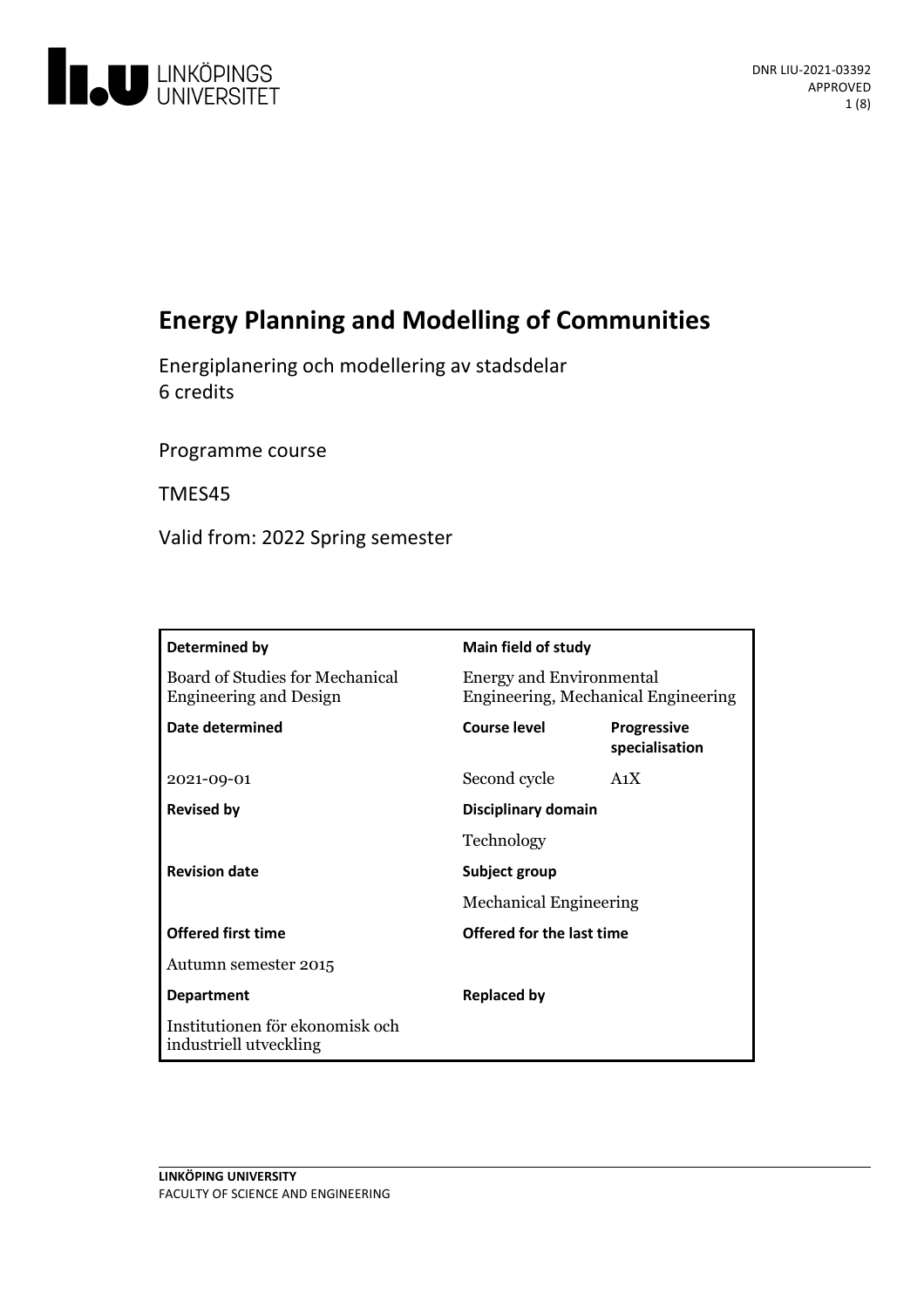## Course offered for

- Master of Science in Energy Environment Management
- Master of Science in Industrial Engineering and Management
- Master of Science in Industrial Engineering and Management International

# **Prerequisites**

Building Energy Systems. Modelling of energy systems.

## Intended learning outcomes

The overall aim is to understand an overall perspective of energy planning when new neighborhoods are developed orrenovated. The purpose of this course is to study and analyze techno-economic assessment of potential energy-saving potential for the cluster of buildings. After the course the student should be able to:

- apply methods for techno-economic assessment of potential for energy
- savings and energy simulation of building clusters.<br>• formulate long-term energy strategy for developing energy master plan of
- neighborhoods.<br>• assess whether to renovate existing buildings or construct new buildings.<br>• identify energy services for comprehensive energy renovation of the cluster
- of buildings. mapping of planning and decision processes
- 
- describe interaction between the district energy systems and surrounding energy systems
- integrate the energy planning of district development and urban planning
- identify barriers and drivers as well as policies and instruments for the implementation of cost-effective energy efficiency measures.

## Course content

To examine the interaction between the district energy system and the surrounding energy systems for the implementation of cost-effective energy efficiency measures. Energy efficiency strategies and energy services, innovative and highly effective combination packages of ECM for selected building clusters, business models (EPC) for renovation of neighborhoods. Decision processes as well as policies and instrument. Energy systems analysis, energy analysis of clusters of buildings and life cycle cost analysis are performed with the tools Modest, Opera and IDA respectively. An assignment that consists of several subtasks is also included in the course.

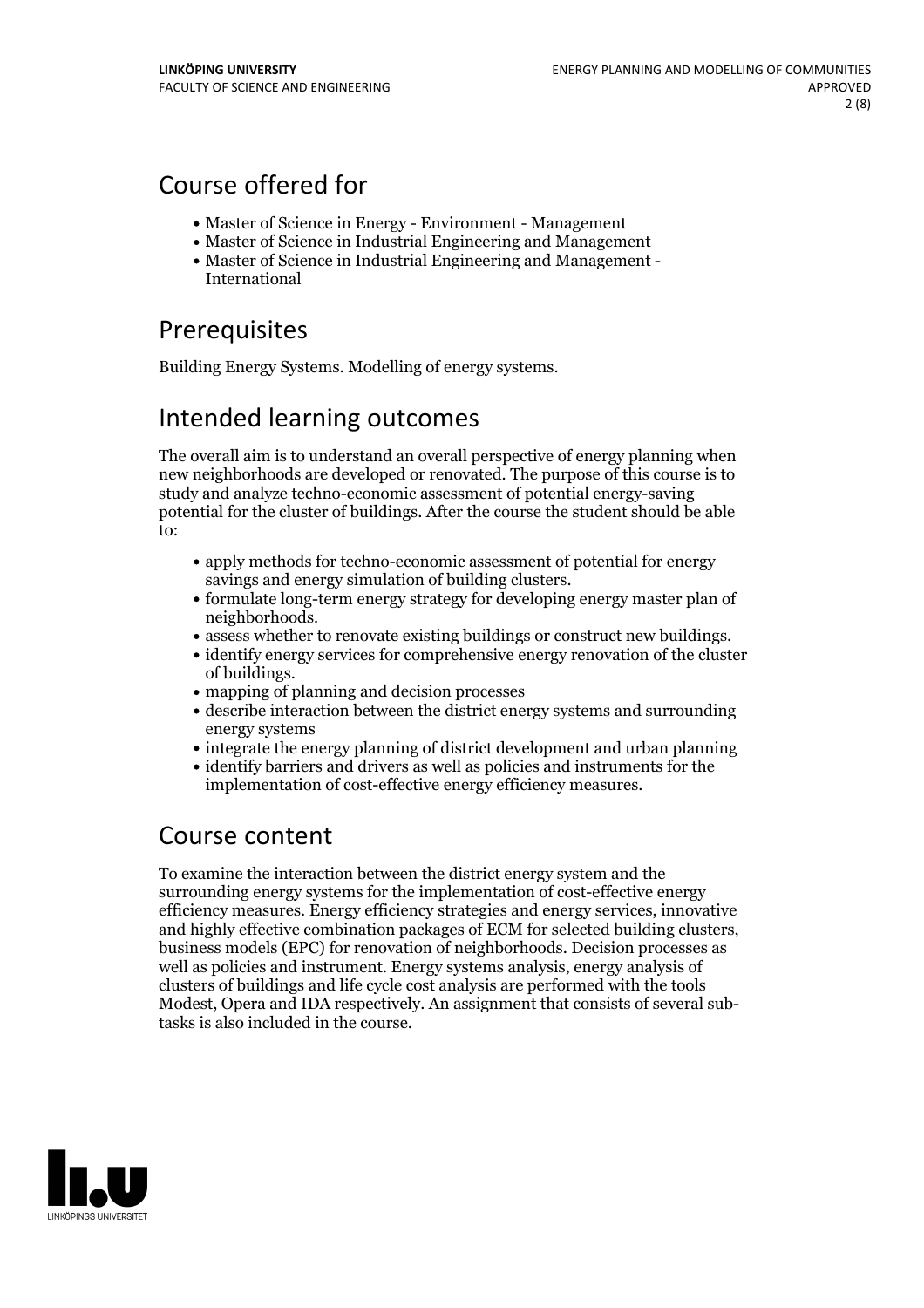# Teaching and working methods

The course is given in the form of lectures, seminars and simulation laboratory work.

# Examination

| UPG1 Written report             | $4 \text{ credits} \qquad \text{U}, 3, 4, 5$ |  |
|---------------------------------|----------------------------------------------|--|
| LAB1 Simulation laboratory work | 2 credits U.G                                |  |

## Grades

Four-grade scale, LiU, U, 3, 4, 5

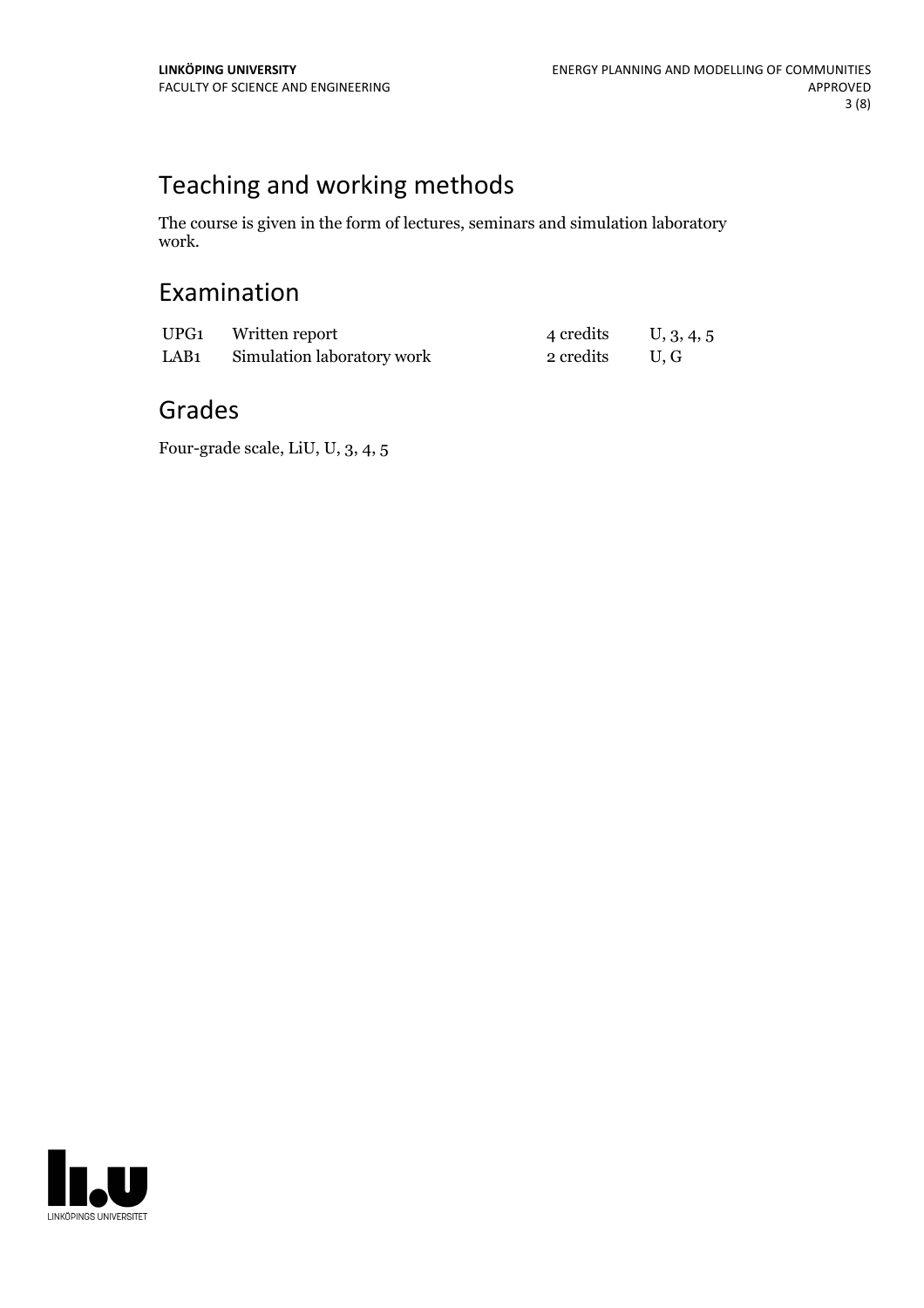# **Common rules**

## Course syllabus

A syllabus must be established for each course. The syllabus specifies the aim and contents of the course, and the prior knowledge that a student must have in order to be able to benefit from the course.

## Timetabling

Courses are timetabled after a decision has been made for this course concerning its assignment to a timetable module.

## Interruption in and deregistration from a course

The LiU decision, Guidelines concerning confirmation of participation in education (Dnr LiU-2020-02256), states that interruptions in study are to be recorded in Ladok. Thus, all students who do not participate in a course for which they have registered must record the interruption, such that the registration on the course can be removed. Deregistration from or interrupting a course is carried out using <sup>a</sup> web-based form: https://www.lith.liu.se/for- [studenter/kurskomplettering?l=en.](https://www.lith.liu.se/for-studenter/kurskomplettering?l=en)

## Cancelled coursesand changes to the course syllabus

Courses with few participants (fewer than 10) may be cancelled or organised in a manner that differs from that stated in the course syllabus. The Dean is to deliberate and decide whether a course is to be cancelled or changed from the course syllabus.

## Guidelines relating to examinations and examiners

For details, see Guidelines for education and examination for first-cycle and second-cycle education at Linköping University, Dnr LiU-2020-04501 [\(http://styrdokument.liu.se/Regelsamling/VisaBeslut/917592\)](http://styrdokument.liu.se/Regelsamling/VisaBeslut/917592).

An examiner must be employed as a teacher at LiU according to the LiU Regulations for Appointments, Dnr LiU-2021-01204 [\(https://styrdokument.liu.se/Regelsamling/VisaBeslut/622784](https://styrdokument.liu.se/Regelsamling/VisaBeslut/622784)). For courses in second-cycle, the following teachers can be appointed as examiner: Professor (including Adjunct and Visiting Professor), Associate Professor (including Adjunct), Senior Lecturer (including Adjunct and Visiting Senior Lecturer), Research Fellow, or Postdoc. For courses in first-cycle, Assistant Lecturer (including Adjunct and Visiting Assistant Lecturer) can also be appointed as examiner in addition to those listed for second-cycle courses. In exceptional cases, a Part-time Lecturer can also be appointed as an examiner at both first- and second cycle, see Delegation of authority for the Board of Faculty of Science and Engineering.

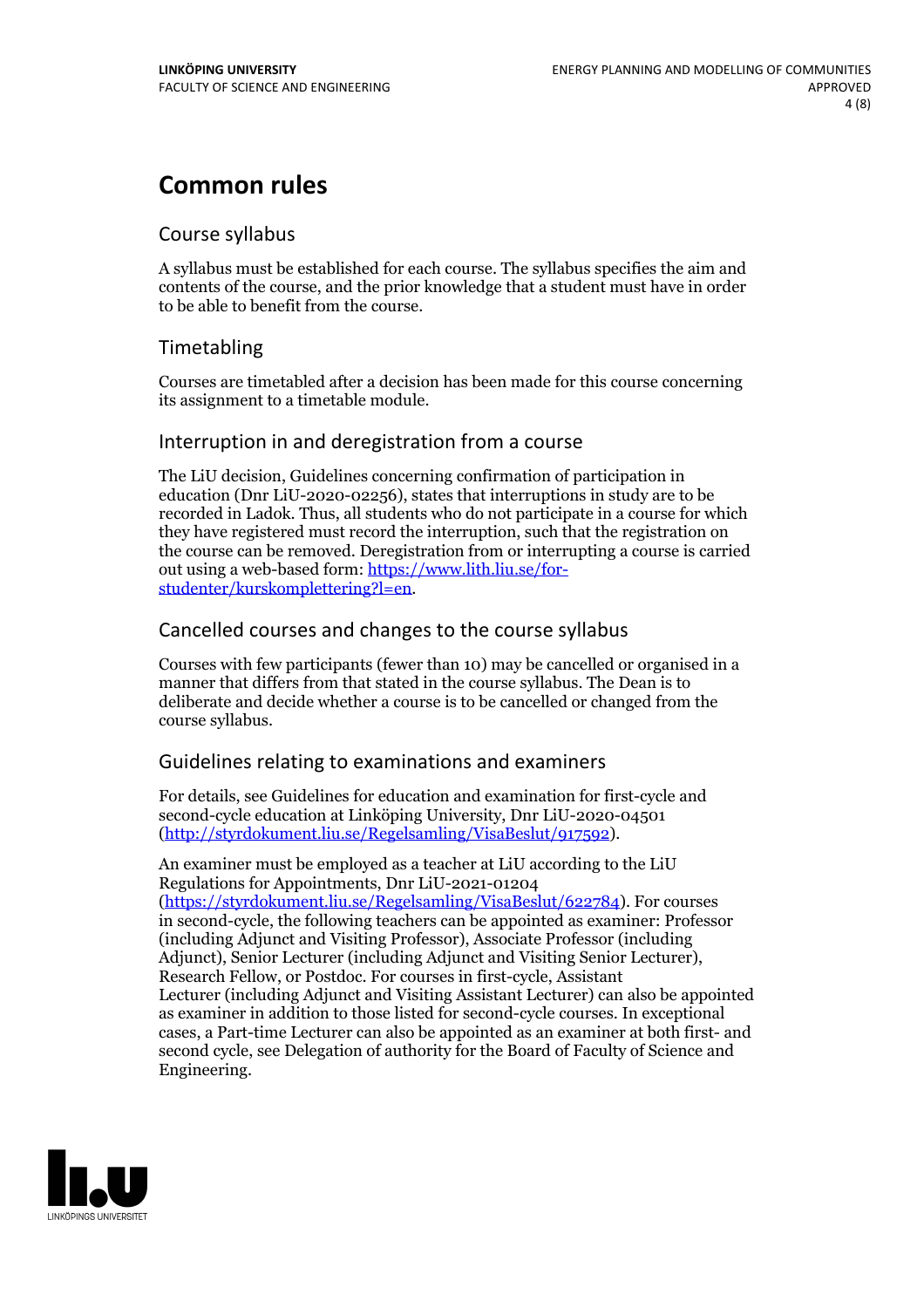## Forms of examination

### **Principles for examination**

Written and oral examinations and digital and computer-based examinations are held at least three times a year: once immediately after the end of the course, once in August, and once (usually) in one of the re-examination periods. Examinations held at other times are to follow a decision of the faculty programme board.

Principles for examination scheduling for courses that follow the study periods:

- courses given in VT1 are examined for the first time in March, with re-examination in June and August
- courses given in VT2 are examined for the first time in May, with re-examination in August and October
- courses given in HT1 are examined for the first time in October, with re-examination in January and August
- courses given in HT2 are examined for the first time in January, with re-examination in March and in August.

The examination schedule is based on the structure of timetable modules, but there may be deviations from this, mainly in the case of courses that are studied and examined for several programmes and in lower grades (i.e. 1 and 2).

Examinations for courses that the faculty programme board has decided are to be held in alternate years are held three times during the school year in which the course is given according to the principles stated above.

Examinations for courses that are cancelled orrescheduled such that they are not given in one or several years are held three times during the year that immediately follows the course, with examination scheduling that corresponds to the scheduling that was in force before the course was cancelled or rescheduled.

When a course, or a written examination (TEN, DIT, DAT), is given for the last time, the regular examination and two re-examinations will be offered. Thereafter, examinations are phased out by offering three examinations during the following academic year at the same times as the examinations in any substitute course. If there is no substitute course, three examinations will be offered during re- examination periods during the following academic year. Other examination times are decided by the faculty programme board. In all cases above, the examination is also offered one more time during the academic year after the following, unless the faculty programme board decides otherwise. In total, 6 re-examinations are offered, of which 2 are regular re-examinations. In the examination registration system, the examinations given for the penultimate time and the last time are denoted.

If a course is given during several periods of the year (for programmes, or on different occasions for different programmes) the faculty programme board or boards determine together the scheduling and frequency of re-examination occasions.

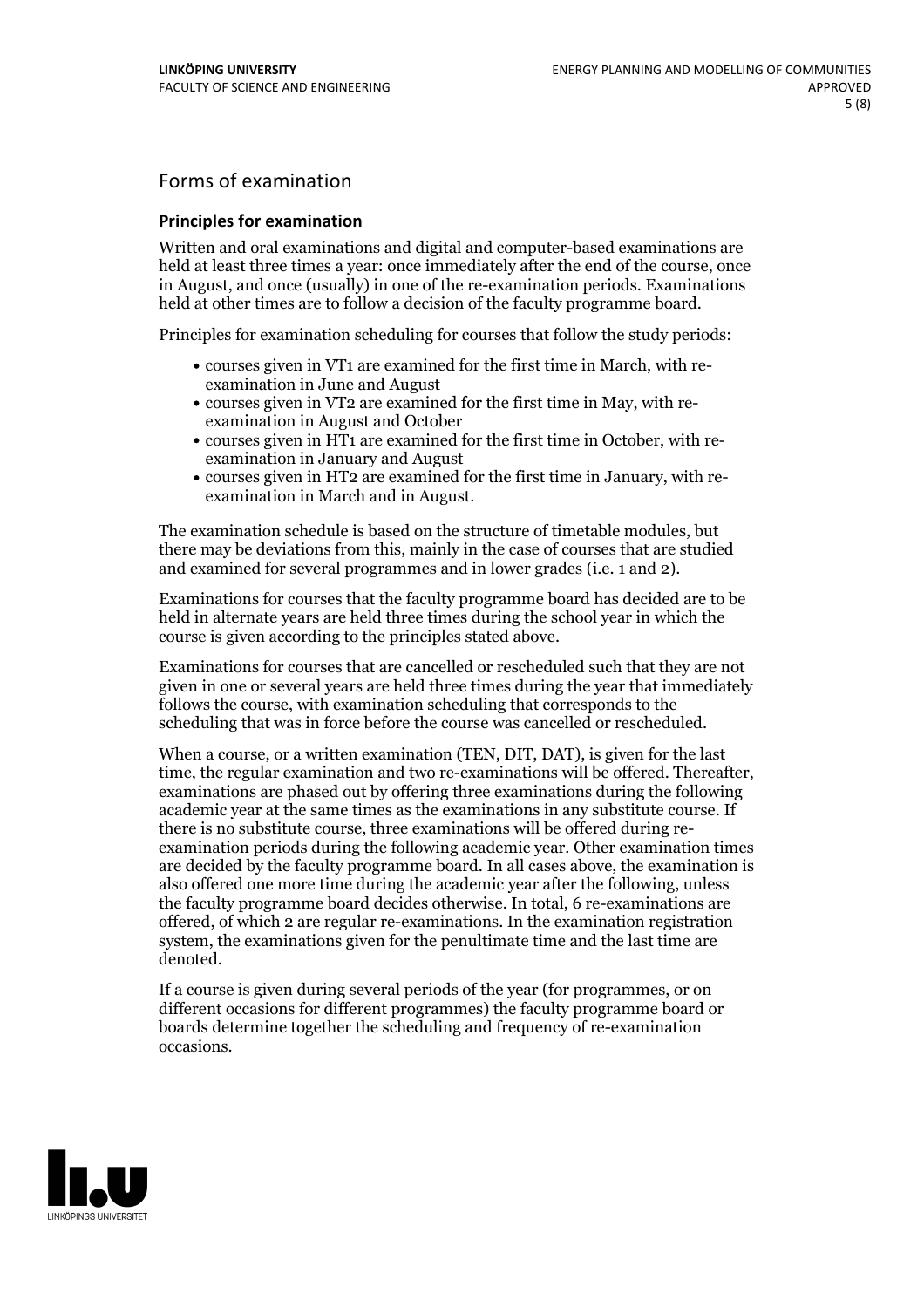### **Retakes of other forms of examination**

Regulations concerning retakes of other forms of examination than written examinations and digital and computer-based examinations are given in the LiU guidelines for examinations and examiners, [http://styrdokument.liu.se/Regelsamling/VisaBeslut/917592.](http://styrdokument.liu.se/Regelsamling/VisaBeslut/917592)

### **Course closure**

For Decision on Routines for Administration of the Discontinuation of Educational Programs, Freestanding Courses and Courses in Programs, see DNR LiU-2021-04782. After a decision on closure and after the end of the discontinuation period, the students are referred to a replacement course (or similar) according to information in the course syllabus or programme syllabus. If a student has passed some part/parts of a closed program course but not all, and there is an at least partially replacing course, an assessment of crediting can be made. Any crediting of course components is made by the examiner.

### **Registration for examination**

In order to take an written, digital or computer-based examination, registration in advance is mandatory, see decision in the university's rule book [https://styrdokument.liu.se/Regelsamling/VisaBeslut/622682.](https://styrdokument.liu.se/Regelsamling/VisaBeslut/622682) An unregistered student can thus not be offered a place. The registration is done at the Student Portal or in the LiU-app during the registration period. The registration period opens 30 days before the date of the examination and closes 10 days before the date of the examination. Candidates are informed of the location of the examination by email, four days in advance.

### **Code of conduct for students during examinations**

Details are given in a decision in the university's rule book: <http://styrdokument.liu.se/Regelsamling/VisaBeslut/622682>.

### **Retakes for higher grade**

Students at the Institute of Technology at LiU have the right to retake written examinations and digital and computer-based examinations in an attempt to achieve a higher grade. This is valid for all examination components with code "TEN", "DIT" and "DAT". The same right may not be exercised for other examination components, unless otherwise specified in the course syllabus.

A retake is not possible on courses that are included in an issued degree diploma.

### **Grades**

The grades that are preferably to be used are Fail (U), Pass (3), Pass not without distinction  $(4)$  and Pass with distinction  $(5)$ .

- Grades U, 3, 4, 5 are to be awarded for courses that have written or digital examinations.<br>• Grades Fail (U) and Pass (G) may be awarded for courses with a large
- degree of practical components such as laboratory work, project work and

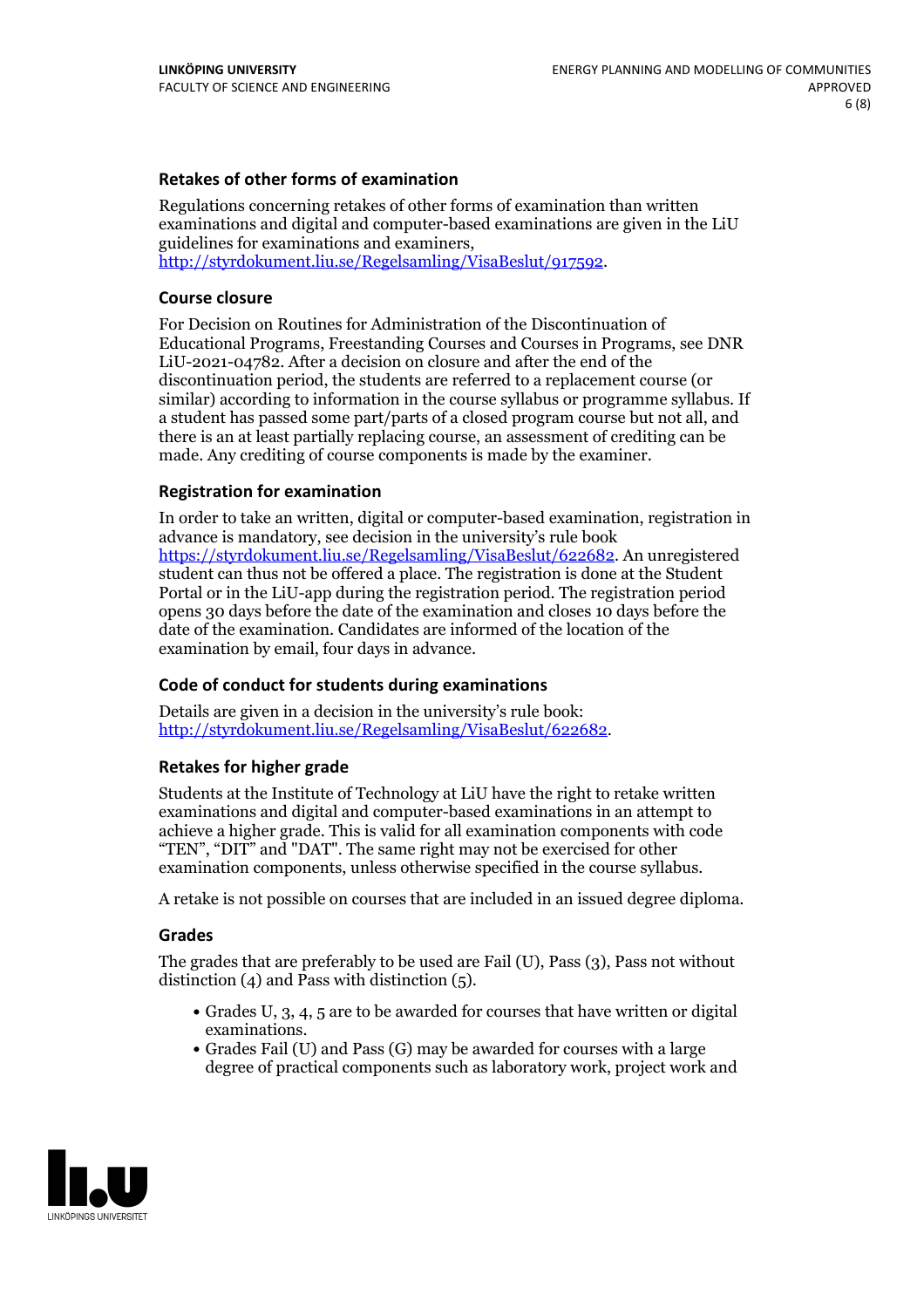group work.<br>• Grades Fail (U) and Pass (G) are to be used for degree projects and other independent work.

### **Examination components**

The following examination components and associated module codes are used at the Faculty of Science and Engineering:

- Grades U, 3, 4, 5 are to be awarded for written examinations (TEN) and
- digital examinations (DIT).<br>• Examination components for which the grades Fail (U) and Pass (G) may be awarded are laboratory work (LAB), project work (PRA), preparatory written examination (KTR), digital preparatory written examination (DIK), oral examination (MUN), computer-based examination (DAT), home
- assignment (HEM), and assignment (UPG).<br>• Students receive grades either Fail (U) or Pass (G) for other examination components in which the examination criteria are satisfied principally through active attendance such as tutorial group (BAS) or examination item
- (MOM).<br>• Grades Fail (U) and Pass (G) are to be used for the examination components Opposition (OPPO) and Attendance at thesis presentation (AUSK) (i.e. part of the degree project).

In general, the following applies:

- 
- Mandatory course components must be scored and given <sup>a</sup> module code. Examination components that are not scored, cannot be mandatory. Hence, it is voluntary to participate in these examinations, and the voluntariness must be clearly stated. Additionally, if there are any associated conditions to
- the examination component, these must be clearly stated as well.<br>• For courses with more than one examination component with grades U,3,4,5, it shall be clearly stated how the final grade is weighted.

For mandatory components, the following applies (in accordance with the LiU Guidelines for education and examination for first-cycle and second-cycle

[http://styrdokument.liu.se/Regelsamling/VisaBeslut/917592\)](http://styrdokument.liu.se/Regelsamling/VisaBeslut/917592):

If special circumstances prevail, and if it is possible with consideration of the nature of the compulsory component, the examiner may decide to replace the compulsory component with another equivalent component.

For possibilities to alternative forms of examinations, the following applies (in accordance with the LiU Guidelines for education and examination for first-cycle [http://styrdokument.liu.se/Regelsamling/VisaBeslut/917592\)](http://styrdokument.liu.se/Regelsamling/VisaBeslut/917592):

If the LiU coordinator for students with disabilities has granted a student the right to an adapted examination for a written examination in an examination hall, the student has the right to it.